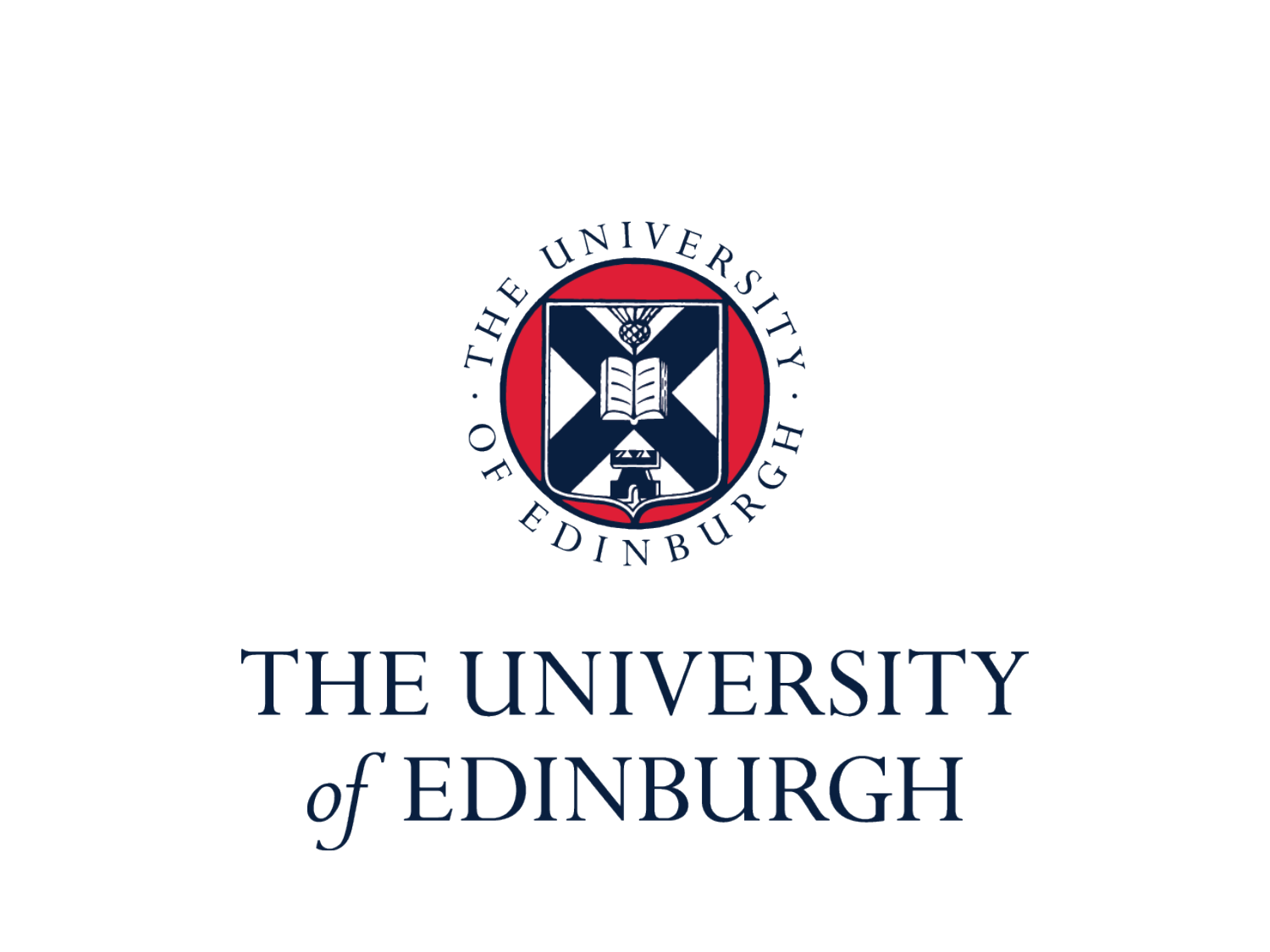## THE UNIVERSITY of EDINBURGH **Edinburgh Law School**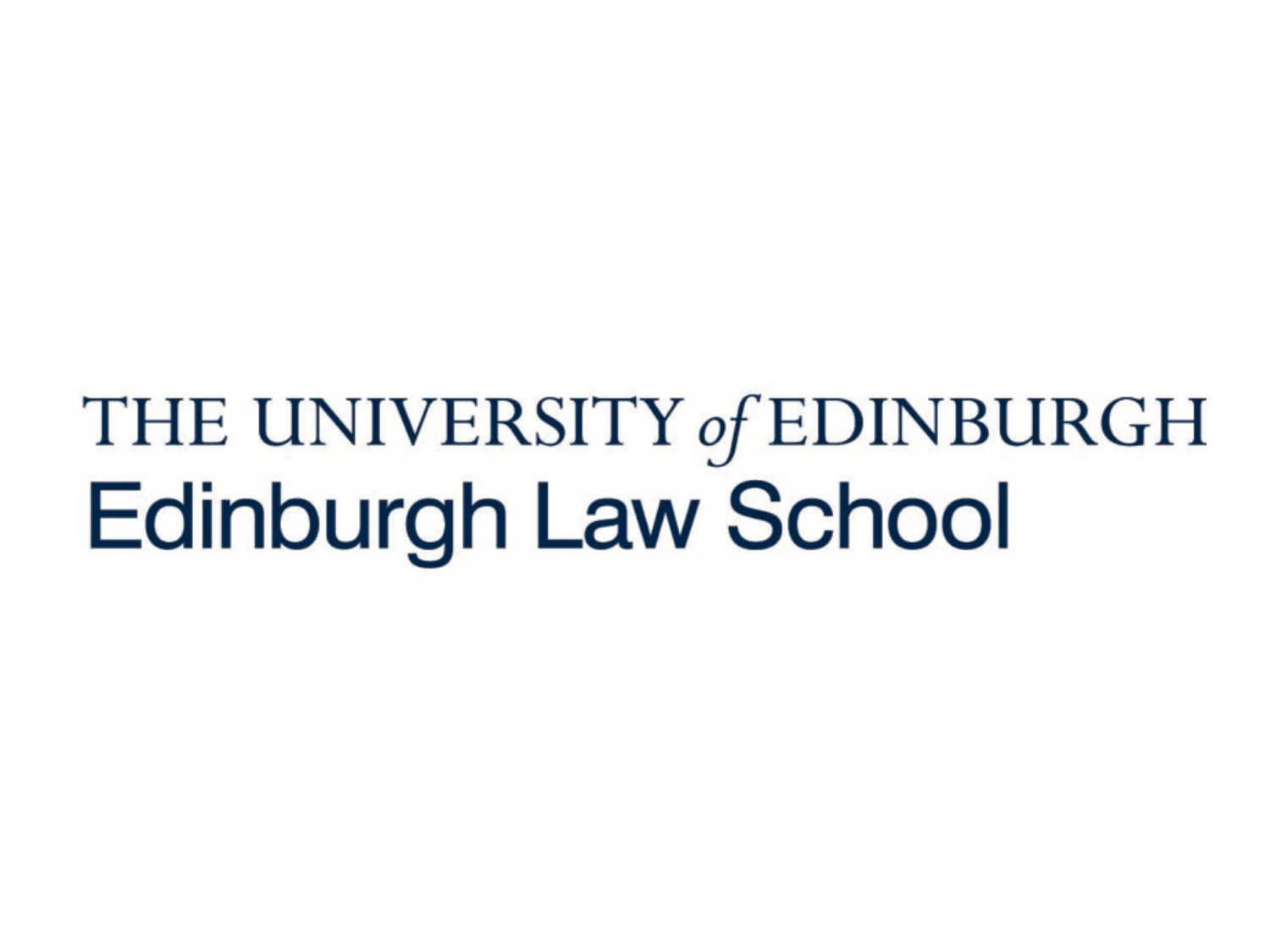#### **Effective Global Carbon Markets**

### Networked Emissions Trading Using Disruptive Technology

Justin D. Macinante

#### Edward Elgar Publishing, 2020

<https://www.e-elgar.com/shop/isbn/9781839109478>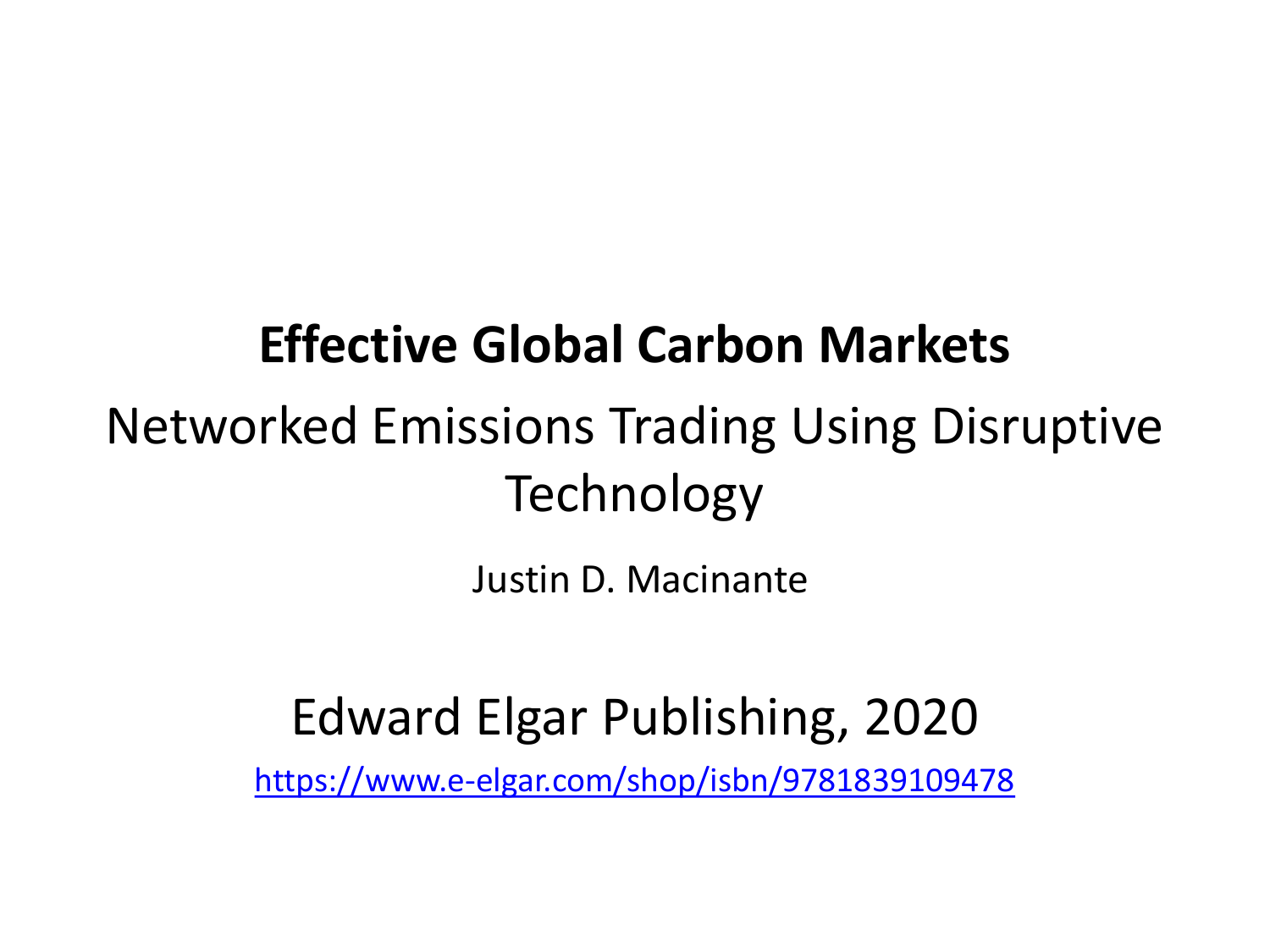- PART I Introductory matters and background
- 1 Introduction to effective global carbon markets
- 2 Background: the problem of and response to climate change
- PART II The carbon market from three perspectives
- 3 Compartmentalisation of the carbon market
- 4 The nature of what is traded in the carbon market
- 5 Carbon market diversity and reasons to connect
- •

•

•

•

•

•

•

•

•

- PART III The proposal
- 6 The networked market on distributed ledger technology concept and theory
- 7 Practical implementation of the proposed networked market
- PART IV Analysis of the proposal
- 8 Governance structure for the networked market
- 9 Analysis of the networked market legal issues
- PART V Concluding matters
- 10 Conclusions on effective global carbon markets
- • *APPENDIX*
- *(i) Rules governing market operation and jurisdictional participation*
- *(ii) Rules governing transactions*
- •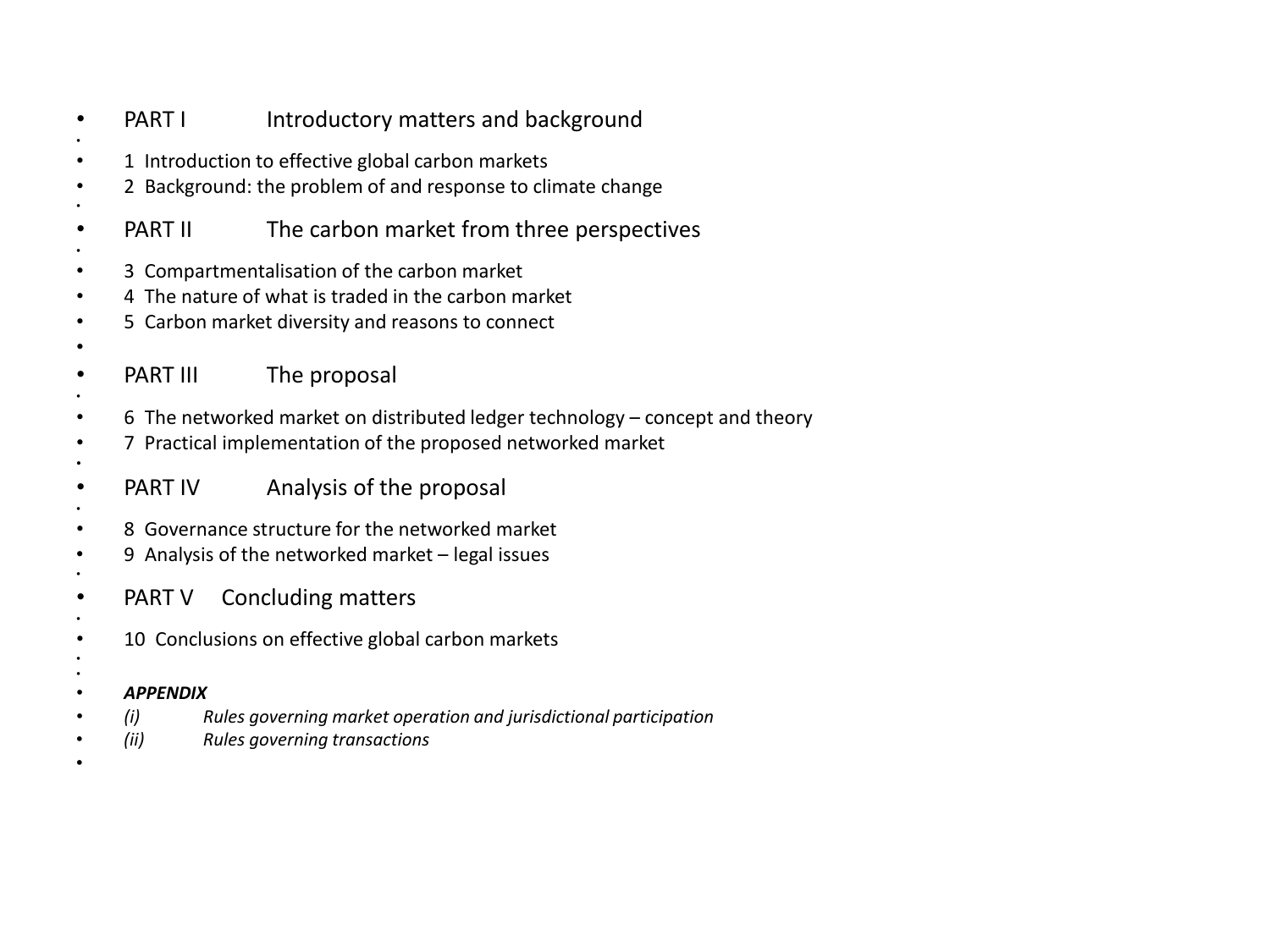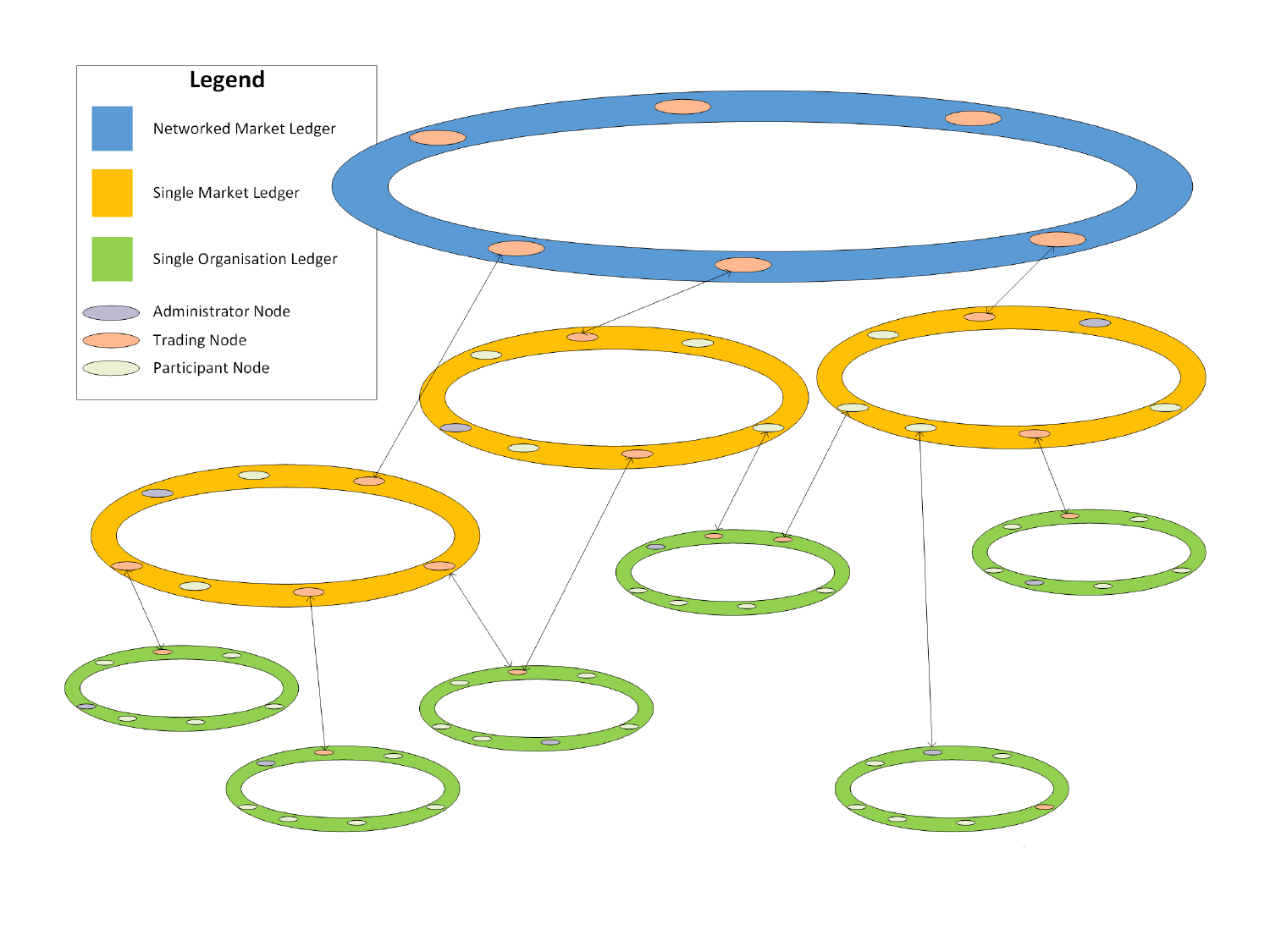| <b>Supervisory/</b><br><b>Regulatory</b>                             |   | <b>Self-regulatory Market</b><br><b>Operation</b>                                            |   | <b>Independent Market</b><br><b>Information</b>                                                                                                                                                           |
|----------------------------------------------------------------------|---|----------------------------------------------------------------------------------------------|---|-----------------------------------------------------------------------------------------------------------------------------------------------------------------------------------------------------------|
| <b>Overriding</b><br><b>Supervisory</b><br><b>Bodies</b>             |   | <b>Smart Contracts</b><br>Rules as code<br>* Transaction rules<br>* Environmental boundaries |   | <b>MV assessment</b>                                                                                                                                                                                      |
| <b>Climate UNFCCC</b><br>(COP/CMA/subsidiary body)                   | → |                                                                                              |   | <b>Regulatory body</b><br>(ESMA model)<br>↓                                                                                                                                                               |
| <b>Global Financial</b><br>(IOSCO committee)                         | → | <b>Network of carbon</b><br>markets                                                          | ← | <b>Assessors</b><br>(CRA model)                                                                                                                                                                           |
| * acting conjointly                                                  |   | Administrators of participating<br><b>ETSs as permissioned</b><br>owners                     |   | * independent, objective,<br>technical process<br>* regulatory body<br>independent but overseen by<br>and ultimately answerable to<br><b>Supervisory Bodies</b><br>* assessors from the private<br>sector |
| * domestic financial<br>regulators of participating<br>jurisdictions | → | Authorised entities trading                                                                  |   |                                                                                                                                                                                                           |
|                                                                      |   |                                                                                              |   |                                                                                                                                                                                                           |